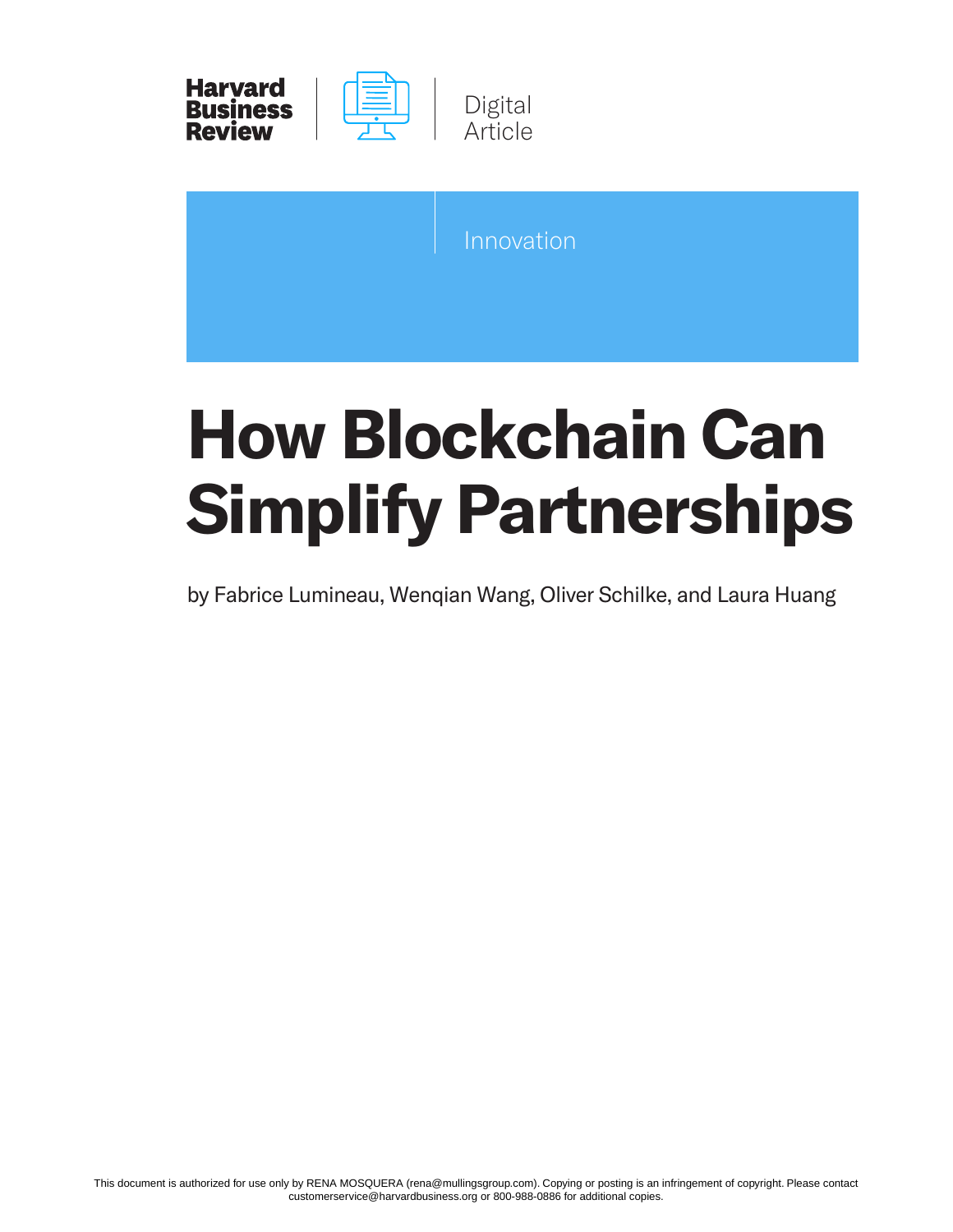# **How Blockchain Can Simplify Partnerships**

## **by Fabrice Lumineau, Wenqian Wang, Oliver Schilke, and Laura Huang**

Published on HBR.org / April 09, 2021 / Reprint [H06A6F](https://hbr.org/2021/04/how-blockchain-can-simplify-partnerships)



Ilona Nagy/Getty Images

**Collaboration is at the heart of business** life. To build a successful product, managers need to work closely with engineers, designers, customers, and suppliers. Think of how many hours you have spent on Zoom over the last few months meeting with colleagues, talking with clients, or negotiating with suppliers. Effective managers have to collaborate in almost every aspect of their job.

However, successful collaboration does not come easily. Your partners may lack commitment — they may even lie, steal, or cheat. For instance,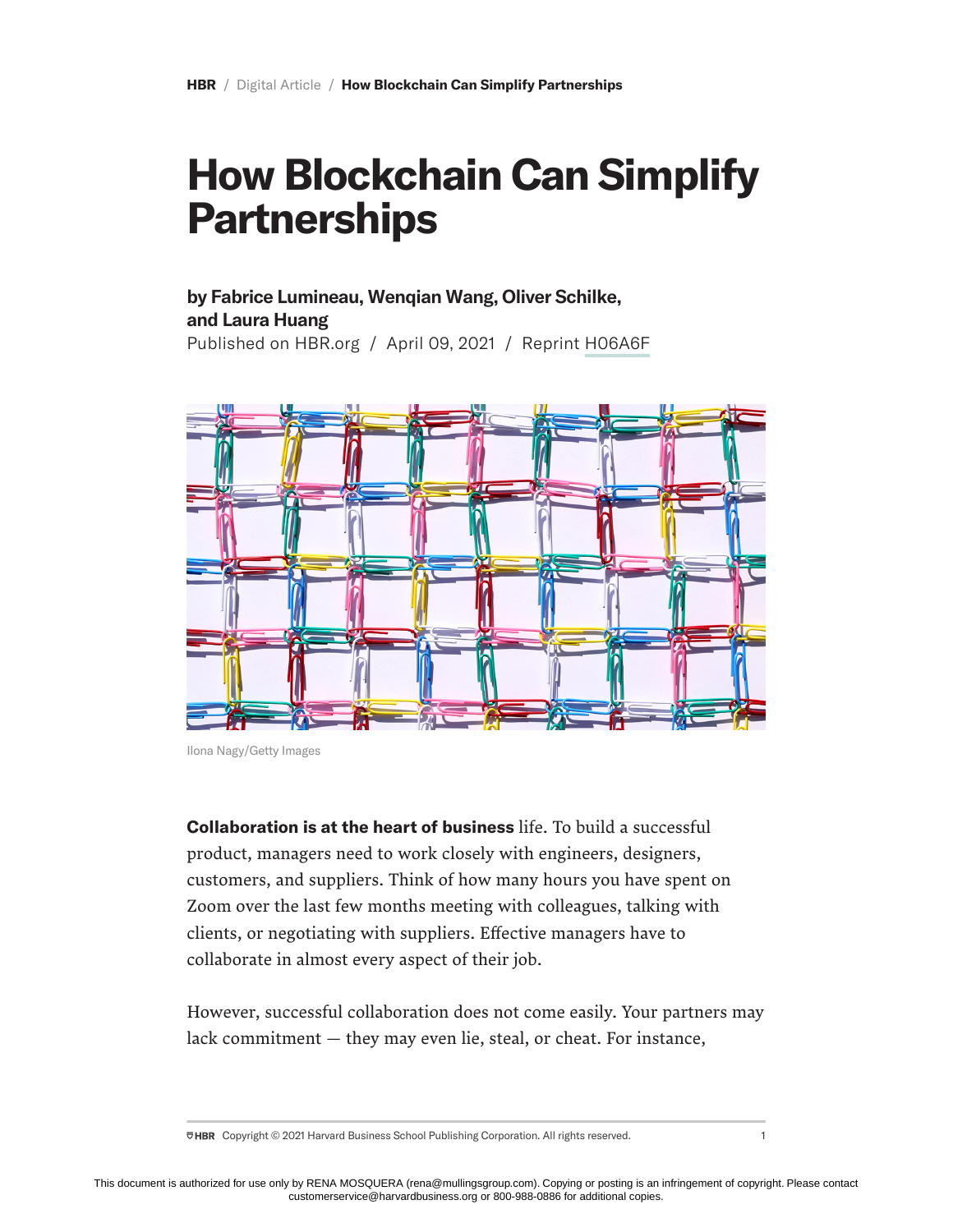suppliers may try to hide quality flaws, or clients may ask for price renegotiations despite of what you had initially agreed on. And communication, information sharing, and coordinating the actions of multiple parties is hard. This is especially true when a collaborative task requires multiple parties to share knowledge, such as when keeping track of a delivery or co-developing products with partners in your business ecosystem. It can be challenging to ensure the information recorded by different entities is consistent. The fact that information exchange sometimes still happens through massive paperwork (which isn't searchable and can easily get lost) or droves of emails (which are a pain to keep organized) exacerbates these challenges.

The increasing shift to working online, accelerated by the ongoing pandemic, has made these problems only worse. For collaborations to work out, you need to ensure each party behaves as agreed upon and activities are well coordinated, but the legal contracts and social mechanisms people use to reach those ends are harder to apply through the added layers of virtual communication we now rely on.

There is, however, one tool that may fundamentally change how collaborations work: blockchains.

#### **What Blockchains Make Possible**

Blockchains may radically transform many facets of business life, but they're a tool particularly well suited for collaborations. Put simply, blockchains are digital ledgers where several people have joint control over the shared information  $-$  a feature that makes them ideal for situations where trust and information sharing are important. The technical design of blockchains makes it virtually impossible anyone to change the contents of the ledger without approval from the other parties. Moreover, they can be paired with smart contracts — programmed codes that are automatically executed once certain conditions are met. In recent years, blockchains have been successfully applied to organize collaborations in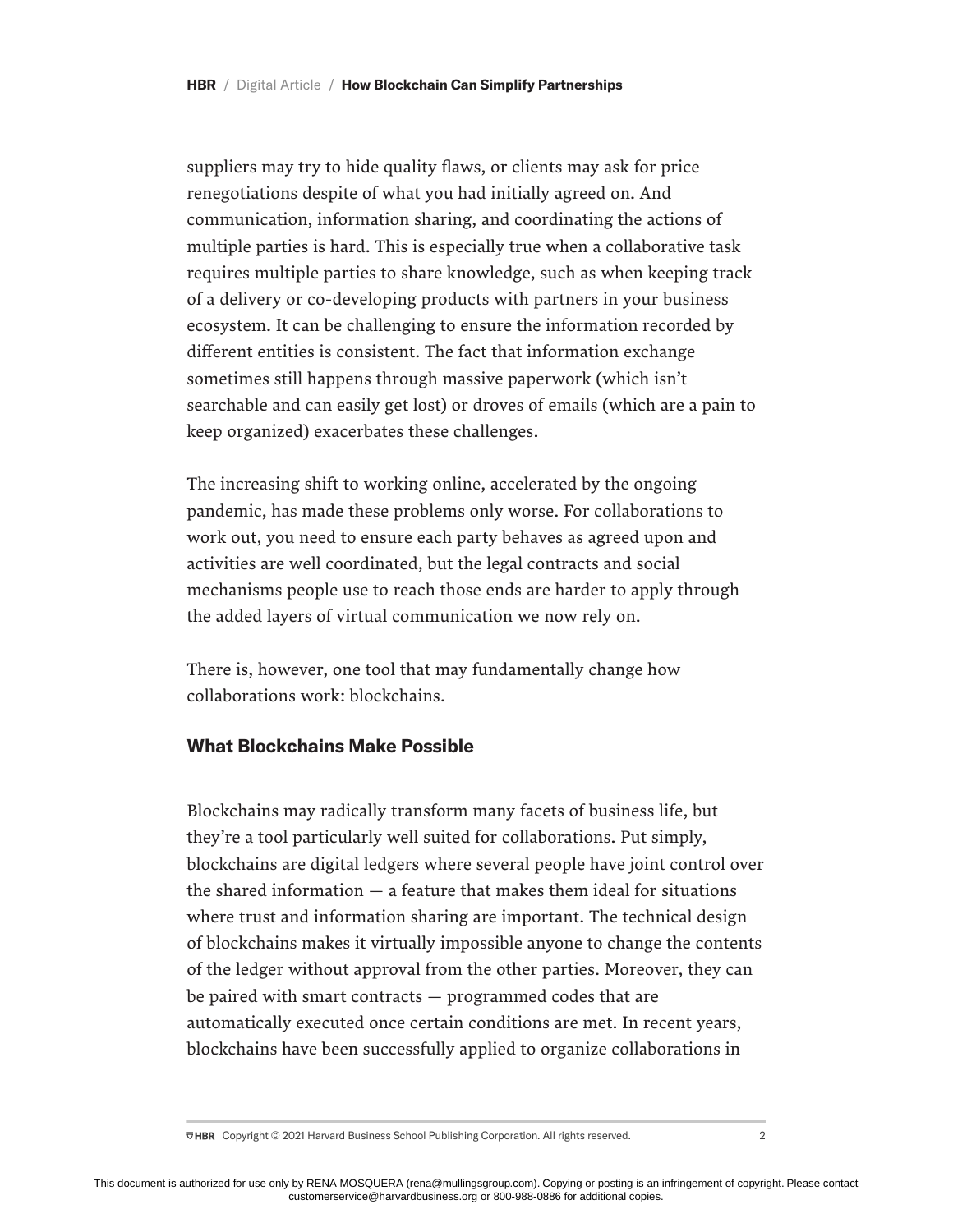fields as varied as logistics, energy, health care, entertainment, art, insurance, and finance.

To appreciate the ways in which blockchains can support complex collaborations, consider the task of shipping perishable goods across borders — a feat that requires effective coordination among suppliers, buyers, carriers, customs, and inspectors, among others. When the parties pass the cargo to another, a flood of information is transferred with it. Each party keeps their own record and tends to communicate with one partner at a time, which often leads to inconsistent knowledge across participants, shipping delays, and even counterfeit documentations or products. If, say, the buyer expects the goods to be constantly cooled throughout the shipping process and temperatures exceed agreed thresholds, a dispute is likely to occur among the buyer, the supplier, and the carrier, which can devolve into lengthy wrangling. The carrier may haggle over the liability to lower the compensation, arguing that customs delaying the transportation or the inspectors who improperly operated with the cargo are the ones to blame. The buyer will ask the supplier for remedy, who in turn needs to negotiate with the carrier. And so on.

Problems like these can manifest in any collaboration that requires cumbersome information sharing among partners and may involve disputes in the process. While partners usually sign contracts specifying the conditions of their collaboration, along with legal remedies, disputes can open the door to a long, costly, and uncertain legal process. Alternatively, parties can exert social sanctions, such as ceasing all future collaborations and sharing the negative experience with other firms. But, there are limits to both of these approaches, especially when parties expect no future interactions with one another or are not particularly concerned about their reputation.

Blockchains offer a third solution to collaboration problems: They enable quasi-automatic enforcement of even very complex transactions. For instance, Maersk, the world's leading logistic company, initiated the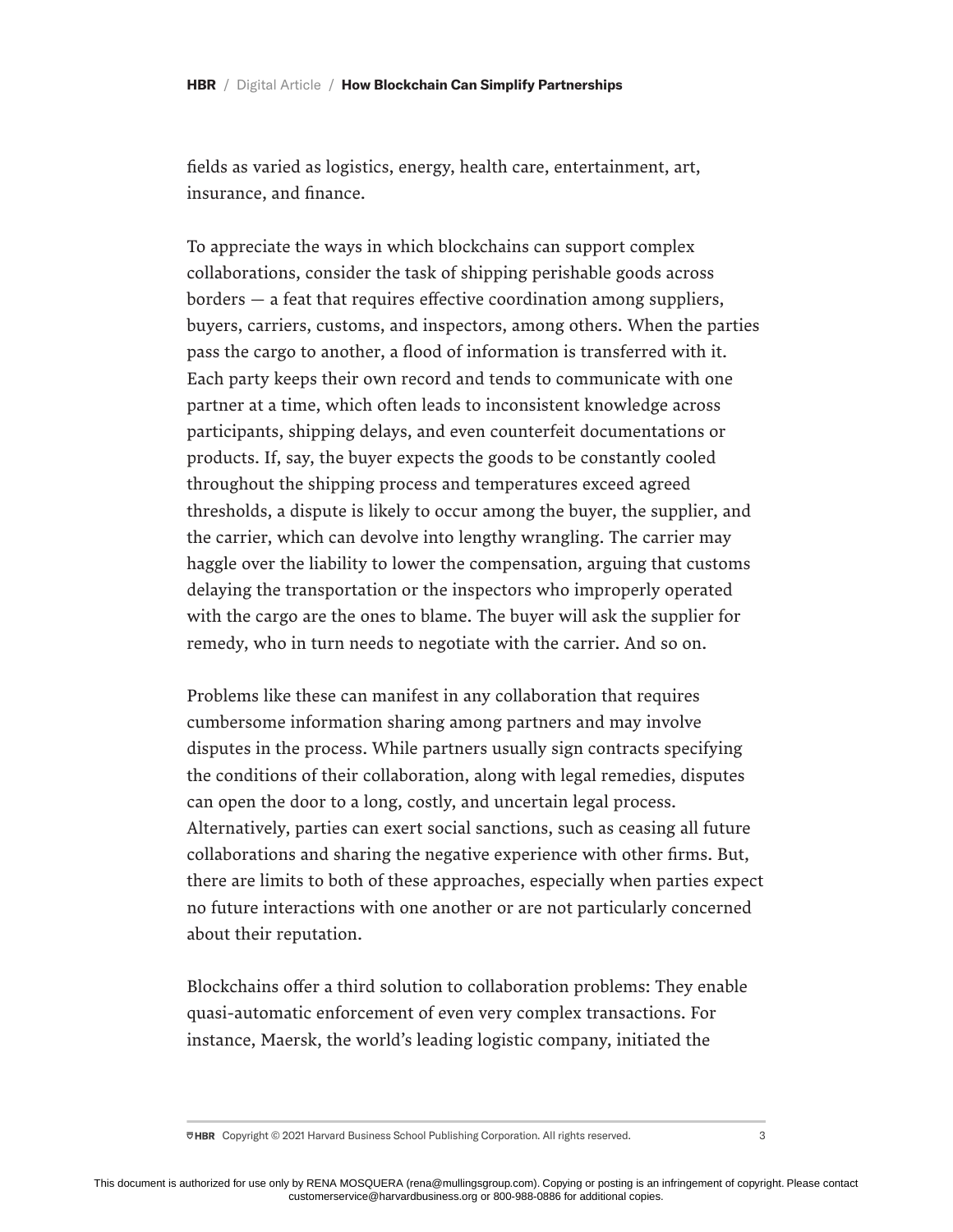TradeLens blockchain, which uses smart contracts to automate a variety of tasks in the shipping process. Using electronic devices to monitor the environment inside the shipping containers, TradeLens can trigger immediate actions — such as the shipment of new products for replacement — as soon as the cargo environment deviates from the trading agreement. Note that the execution of the replacement action can be entirely automated, such that there is no room for disputes or opportunistic haggling over the penalties or liabilities of remedies, saving time and hassle.

In practice, TradeLens increases efficiency in several ways. Because the execution is automated, the enforcement of the shipping agreement relies on neither the court nor social sanctions, but rather on a set of protocols representing a self-contained and autonomous system of rules. Moreover, with a blockchain, all participants access a single version of information about the shipping status. This removes the need for reconciliation across independent systems of the customs, ports, carriers, and cargo owners. Information becomes secure, immutable, transparent, and traceable when stored and processed on the blockchain. With a much higher level of accuracy and authentication, the parties have less concern about possible collaboration failures.

### **How Blockchains Transform Collaboration**

Blockchains fundamentally alter each phase of a collaboration, including (1) partner selection, (2) agreement formation, and (3) execution.

Partner selection. Each collaboration starts with the selection of an appropriate partner, and the use of blockchain can dramatically simplify this step. Managers traditionally rely on trustworthiness cues stemming from their past experience with the prospective partner or its public reputation. However, prior experience is not always present and public reputation is sometimes not trackable, especially for small firms.

 $\overline{\triangledown}$ HBR Copyright © 2021 Harvard Business School Publishing Corporation. All rights reserved. 4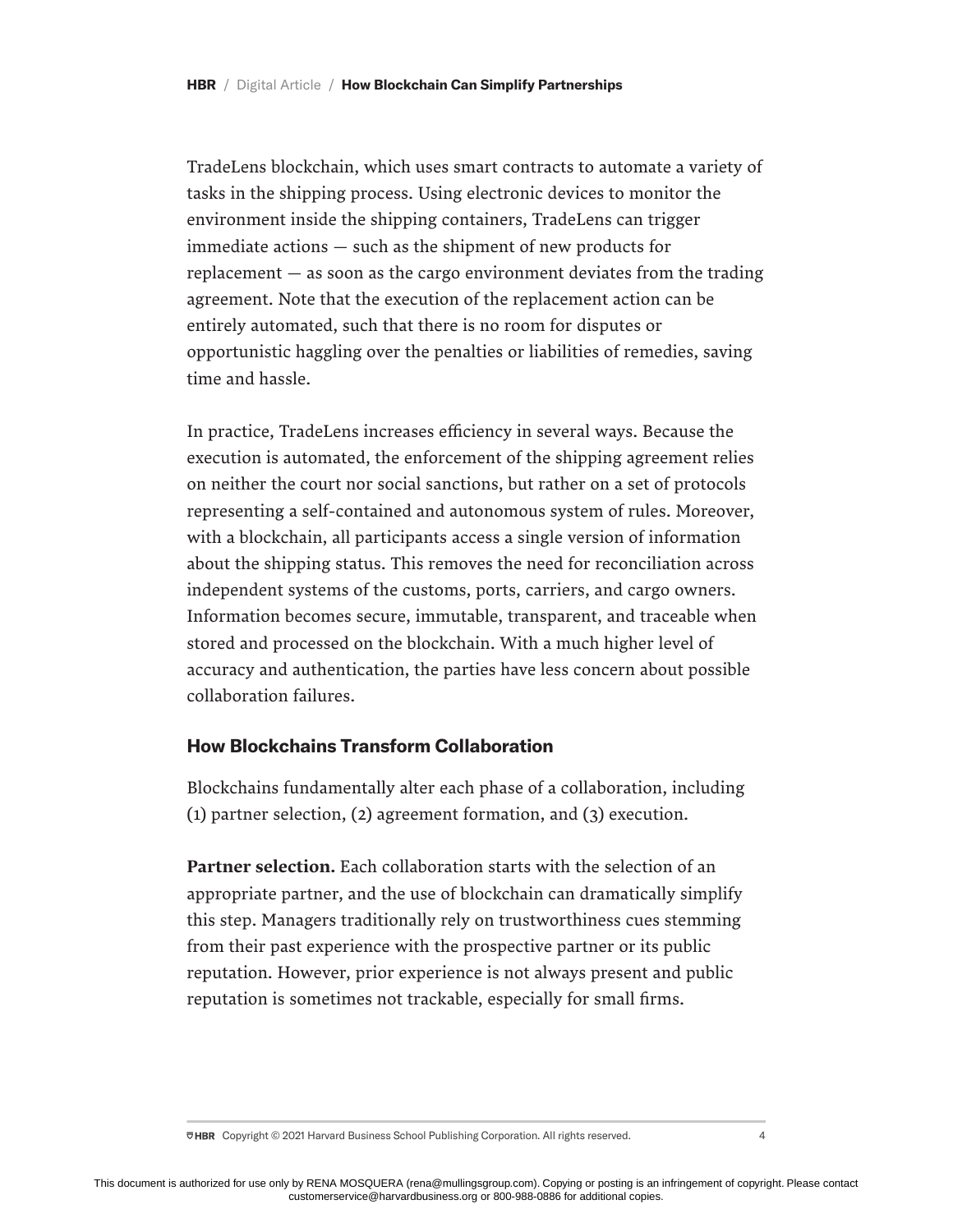With blockchains sharing identical information to all parties and smart contracts automatically ensuring the execution of agreements, there is little room for collaborators to cheat. There is also a deterrence effect knowing that there will be little room for shirking or reneging, dishonest or incompetent partners will refrain from entering agreements supported by blockchains. All of this facilitates the selection of partners, even when collaborators do not know much about their counterpart. For example, as the MediLedger blockchain in the pharmaceutical industry provides reassurance that all prescription medicine meets the new regulations in the Drug Supply Chain Security Act of 2019, buyers do not necessarily require detailed knowledge about the drug supplier's reputation to judge the quality of their products.

Agreement formation. Although it has always been central to collaborations, the negotiation phase is gaining even greater relevance when using blockchains. This is because blockchain protocols cannot be easily altered once put in place. To take full advantage of blockchains, specific protocols forming the fundamental infrastructure of the blockchain need to be defined *ex ante*. Negotiating the setup of the blockchain is now a collective task involving multiple players in the blockchain network rather than a traditional two-party interaction. All of this calls for managers to be extra careful in the negotiation phase when using blockchains.

Execution. A significant benefit of using blockchains in the execution phase is the automated enforcement of agreements and the resulting decrease in dishonest behaviors. In addition, blockchains also speed up the process and reduce the costs of settlement by enabling a single truth for all participants. For example, in the used car industry, traditionally every stakeholder (e.g., dealers, insurance companies, and importers) keeps their own private records of the cars, and information is shared from one to another, which often creates inconsistencies.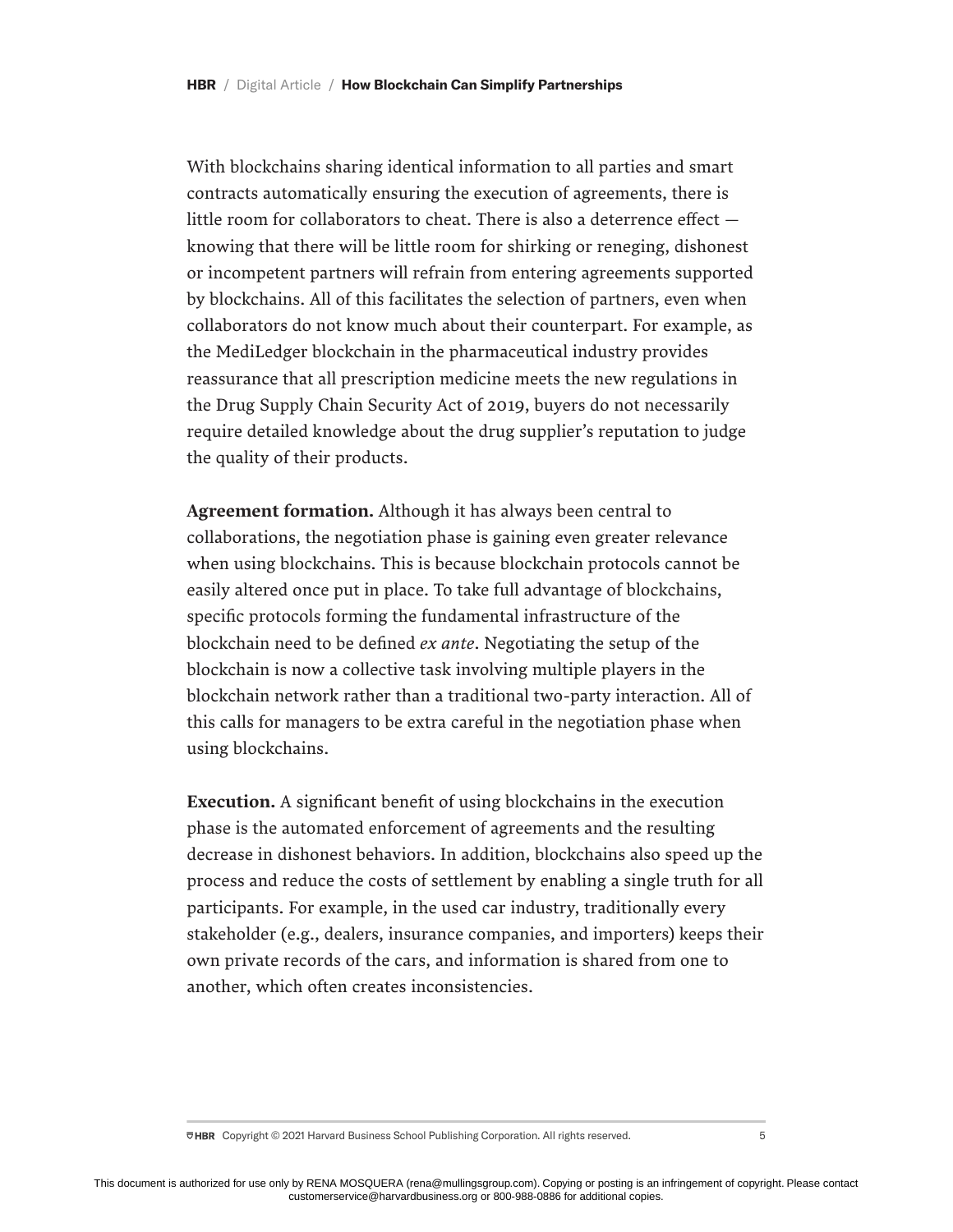The Cardossier blockchain promises to solve this issue by enabling organizations to transact directly with each other and providing a single version of truth that is shared across the network. Similar blockchains are in the making in many other sectors, from insurance to diamond origins tracking. In addition to enhancing consistency, blockchains also allow for information to be confirmed in real-time rather than only after the fact. This allows collaborators to be much more responsive during the execution phase.

#### **What to Know About Adopting Blockchain**

Blockchains will no doubt find their way into a variety of business collaborations. Several departments will have to work hand in hand to find optimal blockchain solutions for different purposes. Throughout this process, they need to keep several important things in mind in order to make the adoption process a successful one.

Blockchains are not a magic bullet. Blockchains work much better in some situations than others, making it critical to understand the conditions under which they will be most useful. Generally speaking, blockchains are most effective whenever the agreement can be written in clear computer language and its outcomes are verifiable. For example, in the TradeLens blockchain, the environmental conditions of the shipping of containers can be objectively measured by sensors. In this case, the blockchain can accurately identify whether the conditions of the agreement are met. In contrast, for services whose quality of delivery cannot be precisely defined but require subjective assessment, traditional contracting or social mechanisms will likely continue to be more appropriate, as they allow human interpretation of the intended meaning of the agreements.

Joint use of different solutions. Given that blockchains, at least in their current stage of development, have notable shortcomings, using them alone is often not enough. For example, sometimes it is not only more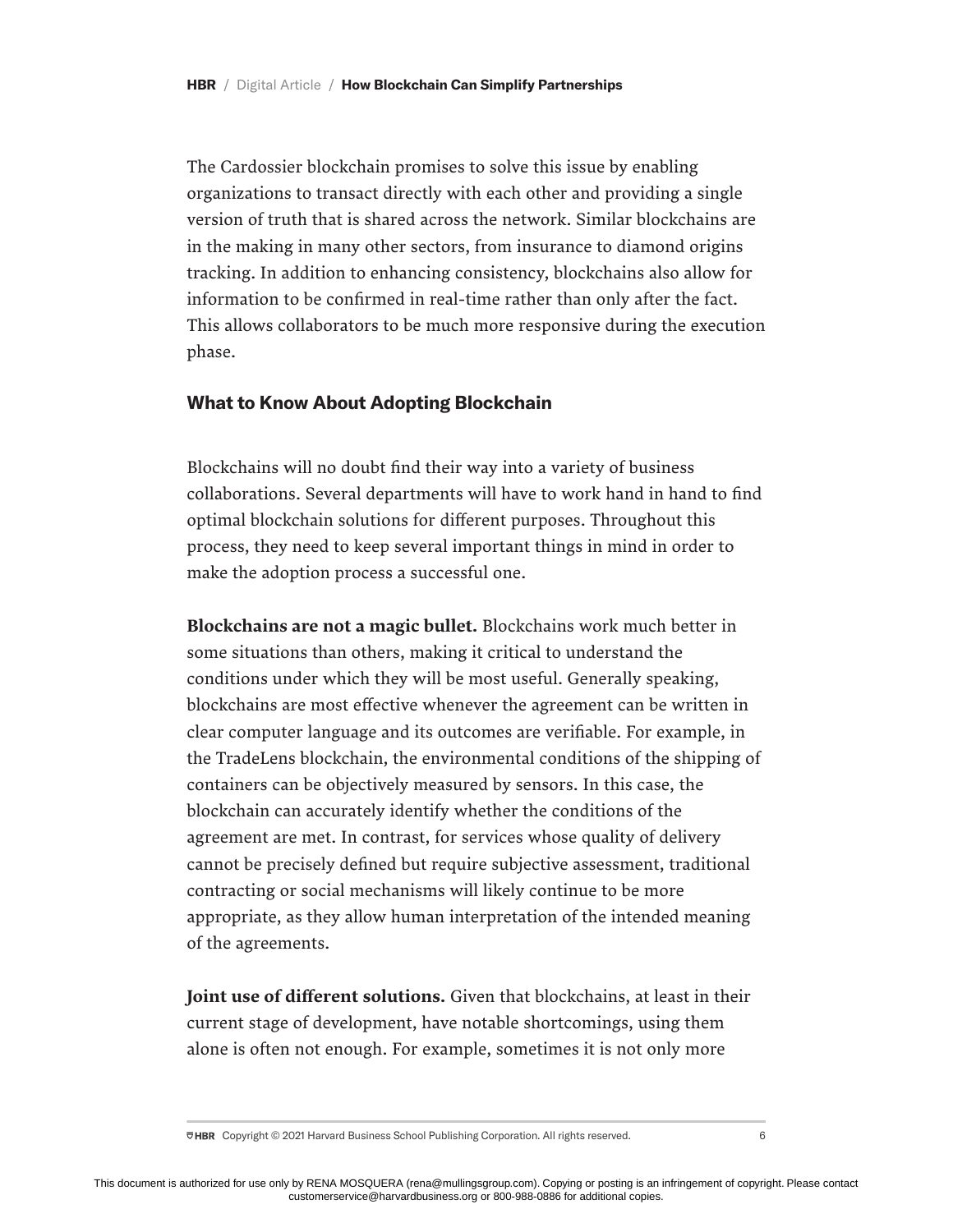efficient but maybe necessary to keep parties' rights and obligations more open-ended using natural language. It is thus advisable to consider a joint use of blockchains and legal contracts to let them complement each other. In the TradeLens case, while the successful transportation and delivery of cargo can be significantly improved by blockchains, the carrier and cargo owner may nonetheless need to sign traditional legal contracts, which are more flexible and open to human interpretation, in order to stipulate the scope and boundaries of their collaboration.

#### New challenges for companies in a blockchain economy. Unlike

human language, blockchains are based on machine language that nontechnical employees may find hard to comprehend. Given the unique aspects of blockchain-based collaboration, firms need to develop different sets of capabilities to fully capture the benefits of blockchains. For example, besides legal personnel that are critical with the use of contracts, firms need to hire professional computer scientists or engineers that can read and understand the specific programming language in smart contracts. Smooth coordination between the business team and technicians will be critical for the success of applying blockchains to managing collaborations

Blockchains have moved way beyond their earlier buzzword status; our research shows that they have arrived in numerous organizations and are used for a variety of collaborative purposes. In today's increasingly virtual environment, savvy managers can leverage blockchains to their advantage, and the importance of this technology will only continue to grow over the years to come.



Fabrice Lumineau is professor of strategic management in the Faculty of Business and Economics at the University of Hong Kong.